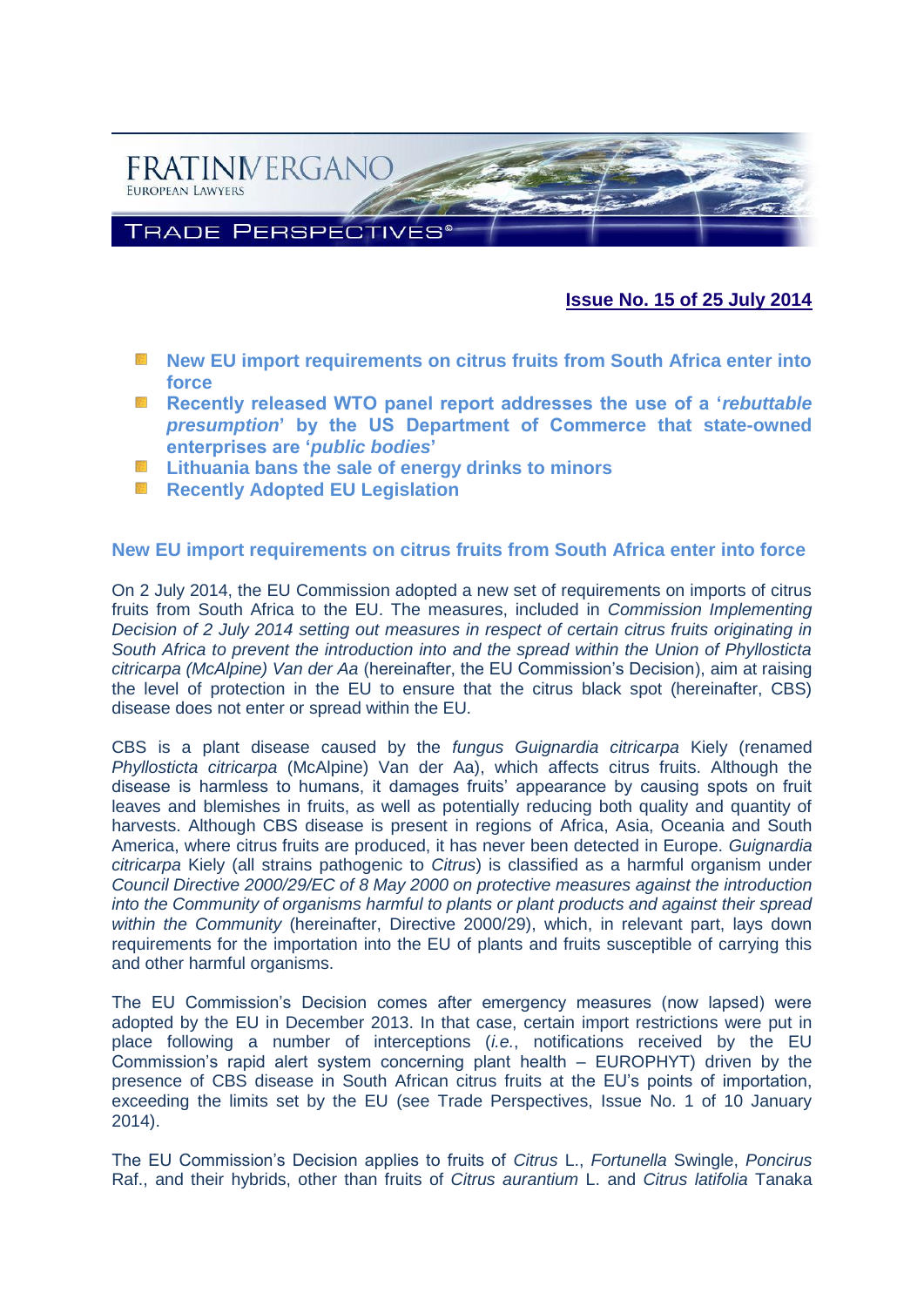(*i.e.*, the specified fruits), whether destined for fresh consumption or for processing. Imports are required to be accompanied by a phytosanitary certificate stating that the specified fruits originate from a field of production that was subject to treatments against CBS and where an official inspection has revealed no symptoms of CBS. In addition, the specified fruits need to be systematically sampled and (where CBS symptoms appear) tested for CBS. Phytosanitary certificates accompanying imports of the sub-group *Citrus sinensis (L.)*  Osbeck '*Valencia*' must state that a sample of fruits has been tested for latent infection and found free of CBS. The new import criteria also require full traceability of fruits. In this sense, the field of production, packing facilities, exporters and any other operator involved must be officially registered. Likewise, details of pre- and post-harvest chemical treatments must be kept, together with documentary evidence of all movements issued by the plant protection authorities in South Africa.

Additionally, imports will be visually inspected at the point of entry or place of destination in the EU and, where CBS symptoms are detected, fruits will be tested. Should tests confirm the presence of CBS, the entire shipment will be denied entry into the EU or be destroyed (by means other than by processing).

The EU's efforts to remain CBS-free have long been a recurrent matter of discussion within the WTO Committee on Sanitary and Phytosanitary Measures (SPS Committee). In March this year, South Africa reiterated its concerns that the restrictive import requirements imposed in December 2013 were more stringent than justified and disproportionate, while the EU responded that its measures were in line with findings of the European Food Safety Authority (*i.e.*, EFSA). In fact, in February 2014, EFSA issued a Scientific Opinion confirming (as anticipated in a July 2013 draft) that it was '*likely*' that the *fungus* entered the EU and '*moderately likely*' that it would establish and spread (see Trade Perspectives, Issue No. 5 of 7 March 2014).

The WTO legal framework allows for measures to be adopted for the protection of human, animal or plant life or health, provided that they comply with a number of requirements. In particular, Article 2.2 of the SPS Agreement requires that such measures be necessary, that they be based on scientific principles and that they not be maintained without sufficient scientific evidence. Article 5 of the SPS Agreement elaborates on these requirements and mandates, *inter alia*, that SPS measures be based on an appropriate risk assessment and that they not be more trade-restrictive than required to achieve the chosen level of protection.

Moreover, Article 6 of the SPS Agreement requires that SPS measures be adapted to the characteristics of the area "*from which the product originated and to which the product is destined*" on the basis of a number of factors, including the level of disease prevalence, the eradication or control programmes in place and the existence of relevant guidelines. Although '*regionalisation*' in South Africa appears to be undisputed, it may be argued that the same principle applies to the EU. To the extent that the CBS disease affects fruits' appearance, but is harmless to humans, it appears that the EU's concerns relate to the economic impacts of the hypothetical entry and establishment of the CBS disease on EU citrus-producing areas.

In this light, the argument can be made that (despite the limitations arising from the functioning of the EU's internal market) '*regionalisation*' in the EU could have provided for significantly less trade-restrictive measures *vis-à-vis* imports of the specified fruits from South Africa. Article 2(h) of Directive 2000/29 foresees that '*protected zones*' be established in the EU, *inter alia*, in areas where, due to favourable ecological conditions, a harmful organism not endemic or present in the EU (such as the *fungus* causing the CBS disease) might establish. Arguably, this could have allowed for restrictive measures not to be applied uniformly throughout the EU, but solely in selected areas where conditions would allow for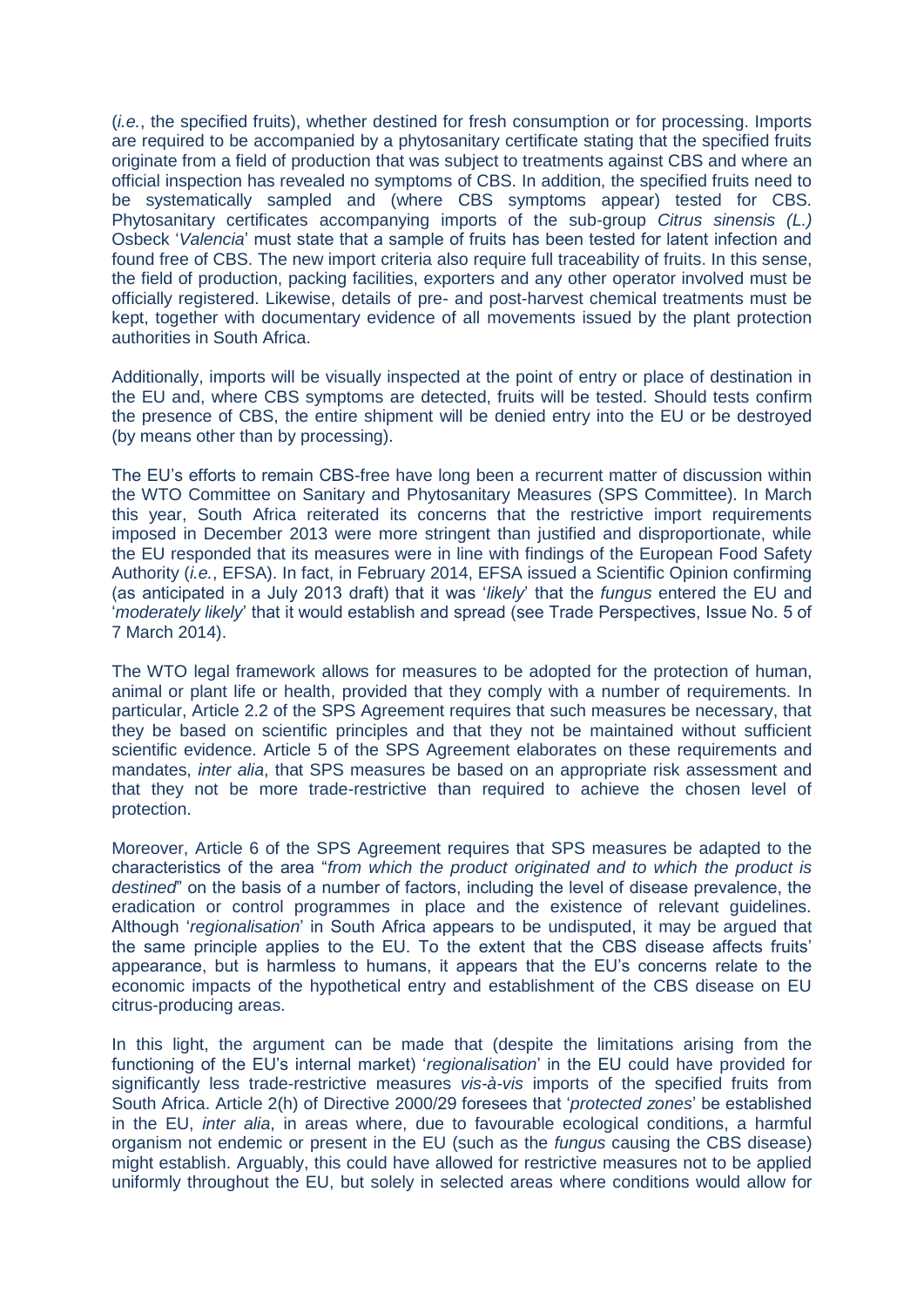the establishment of the harmful organism (*i.e.*, citrus-producing areas). In fact, this option was contemplated by EFSA in its recent Scientific Opinion, where it identified the demarcation of endangered and non-endangered areas in the EU as a possible avenue for the reduction of risk of entry, establishment and spread of the CBS harmful *fungus*. EFSA clarified that, under this option, while no restrictions would be placed on trade with nonendangered areas, the introduction and movement of citrus fruits within endangered areas (*i.e*., '*protected zones*') would be subject to import requirements or even to a complete ban. EFSA considered this option to be highly effective, although it believed that it was of low technical feasibility.

The EU Commission's Decision (which entered into force on 24 July 2014), has been adopted in the middle of this year's growing season of citrus fruits in South Africa (which extends from April to November, approximately), while last year's measures were enacted when the season 2012-2013 was virtually over. Therefore, concerned industries reportedly expect that the trade impact of the requirements in the EU Commission's Decision will be substantial and sources suggest that the possibility to halt exports of the specified fruits to the EU may even be considered by South Africa, in order to avoid a high number of interceptions triggering more stringent requirements. Thus far, only one interception has been notified. Regardless, the EU's assertion that additional restrictions may be imposed "*before the sixth interception has been notified*" can certainly be read as a strong declaration of intent.

The EU sources one third of its citrus imports from South Africa, where this industry greatly contributes to job creation and economic prosperity. Restrictive measures are admissible, provided that they comply with the applicable regulatory frameworks and contribute to facilitate both trading partners' commercial relations. Nonetheless, South Africa must be aware of the available legal avenues (including WTO dispute settlement proceedings) that may be triggered in the event that restrictions unduly disrupt the market and bring prejudice to the legitimate interest of its economic operators and citrus industry. In this light, concerned businesses are advised to stay abreast of any forthcoming developments and to timely liaise with their relevant authorities, which may find it appropriate and useful to seek early advice on possible remedial action.

## <span id="page-2-0"></span>**Recently released WTO panel report addresses the use of a '***rebuttable presumption***' by the US Department of Commerce that state-owned enterprises are '***public bodies***'**

On 14 July 2014, the WTO Dispute Settlement Body (hereinafter, DSB) circulated the panel report in *United States – Countervailing Duty Measures on Certain Products from China*. Though a large portion of the dispute was fact specific, one '*as such*' claim by China against the use of a '*rebuttable presumption*' by the US Department of Commerce (hereinafter, USDOC) regarding the determination of a '*public body*' provides further clarity on the ongoing debate concerning the impact of state-owned enterprises (hereinafter, SOEs) under the WTO Agreement on Subsidies and Countervailing Measures (hereinafter, ASCM).

On 25 May 2012, China requested WTO consultations with the US concerning countervailing duty measures (hereinafter, CVDs) imposed by the USDOC between 2007 and 2012. After failing to reach an agreement with the US during consultations, China's initial request for the establishment of a WTO panel, on 20 August 2012, advanced 22 '*as applied*' claims against USDOC's CVD investigations. China's first written submission, however, only advanced those claims on 17 of the investigations at issue, pertaining to a range of products including thermal paper, pressure pipes, line pipes, citric acid, lawn groomers, kitchen shelving, oil country tubular goods, wire strand, magnesia bricks, seamless pipes, print graphics, drill pipes, aluminium extrusions, steel cylinders, solar panels, wind towers and steel sinks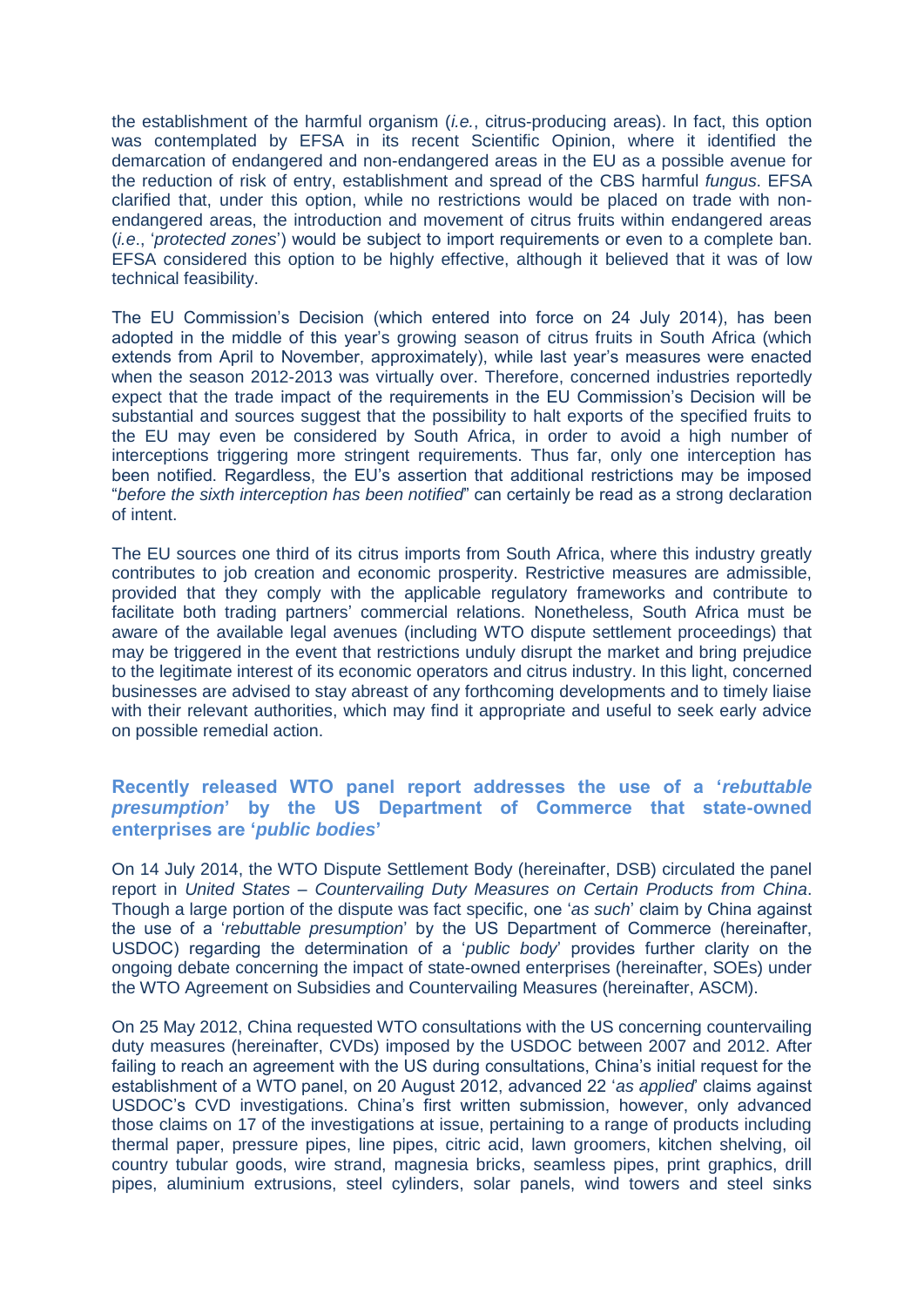(though the panel found that the claims against wind towers and steel sinks were outside the scope of the dispute because they were not within its terms of reference). Of the 10 conclusions handed down by the panel, 8 dealt directly with China's '*as applied*' claims. Where China found success on 3 of those claims, the US successfully defended 4 of China's claims and both parties found mixed results with respect to one panel conclusion.

The Chinese arguments established, *inter alia*, that: 12 of the USDOC's CVD investigations wrongly found SOEs to be public bodies within the meaning of Article 1.1(a)(1) of the ASCM; 6 CVD investigations were WTO-inconsistent under Article 2.2 of the ASCM because they made '*positive determinations of regional specificity while failing to establish that the alleged [subsidies were] limited to certain enterprises located within [designated geographical regions] within the jurisdiction of the granting authority*'; and that in 2 CVD investigations, the USDOC acted inconsistently with Article 11.3 of the ASCM by initiating investigations in respect of certain export restraints. However, the most pertinent issues addressed by the panel were whether the policy by the USDOC that majority government-ownership in an enterprise creates a '*rebuttable presumption*' that a '*public body*' exists could be challenged '*as such*', and if so, whether that policy is WTO-consistent.

The facts surrounding the '*rebuttable presumption*' of a '*public body*' issue in this dispute dealt with preliminary and final CVD determinations by the USDOC on kitchen shelving from China. In that decision, the USDOC relied upon a '*longstanding practice*' to treat SOEs as the government itself through the use of a '*rebuttable presumption*' that the relevant SOEs were '*public bodies*' within the meaning of Article 1.1(a)(1) of the ASCM. With regard to the first relevant issue, the panel reaffirmed previous WTO jurisprudence that, in principle, the practices and policies of investigating authorities can be considered as '*measures*' subject to WTO dispute settlement proceedings. In the present dispute, the USDOC's own reference to the '*rebuttable presumption*' as a '*policy*' was enough for the panel to find in China's favour, though the panel added that the repeated previous and subsequent use of the '*rebuttable presumption*' provided further support for its finding. With regard to whether the '*rebuttable presumption*' could be challenged '*as such*', the panel relied on *US – Corrosion-Resistant Steel Sunset Review*, where the Appellate Body stated that measures consist '*not only of particular acts applied only to a specific situation, but also of acts setting forth rules or norms that are intended to have general and prospective application*'. The Appellate Body added that, in order to bring an '*as such*' challenge against a '*rule or norm*', a complaining party must establish: (i) that the alleged '*rule or norm*' is attributable to the responding Member; (ii) the precise content or the '*rule or norm*'; and (iii) that the '*rule or norm*' does indeed have general and prospective application. Even though the US argued that its domestic law does not stop the USDOC from changing its polices or practices, and thus no '*rule or norm*' was created, the panel sided with China, finding that the express terms of the USDOC in the kitchen shelving investigation established that the USDOC set forth a rule or norm that applied in a general and prospective manner, as it was intended to (and did) apply to future investigations.

Having found that the '*rebuttable presumption*' could be challenged '*as such*', the panel then turned to examine whether the policy was inconsistent with Article 1.1(a)(1) of the ASCM, which, in the context of defining a subsidy, refers to a '*financial contribution*' by a government or any '*public body*' within the territory of the WTO Member. Citing the Appellate Body in *US – Corrosion-Resistant Steel Sunset Review*, the panel followed a two-step approach based on: (1) whether the policy at issue obliged the USDOC to consider majority ownership as a sufficient basis for finding the existence of a '*public body*'; and (2) whether the policy restricted the USDOC's consideration of evidence relating to factors other than ownership in a particular investigation. During the first step of the approach, the panel was not satisfied by the use of the word '*normally*' in the relevant USDOC CVD determination, with regard to the existence of a '*public body*' when majority government-ownership is present, because it felt as though the presumption was still presented in a conclusive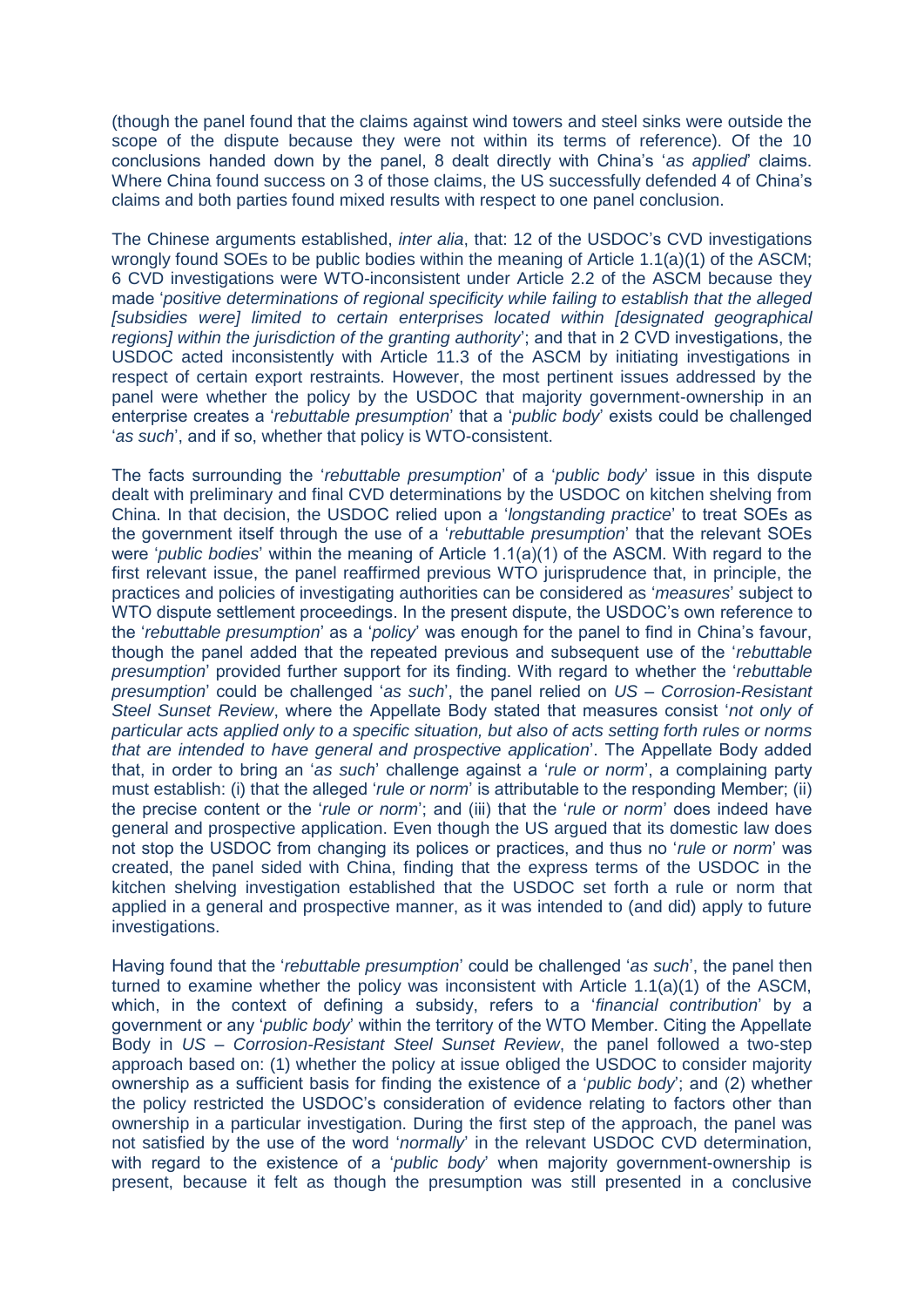manner. With regard to step 2 of the panel's approach, it found that the '*rebuttable presumption*' forces the responding party to present evidence, rather than the USDOC procuring evidence on its own accord, and thus restricts the consideration of additional evidence. As a result, the panel found that '*rebuttable presumption*' policy by the USDOC, to consider majority government-owned enterprises as '*public bodies*', is inconsistent with Article 1.1(a)(1) of the ASCM.

The ruling provides added clarity to the application of the ASCM when SOEs are providing the financial contribution at issue. However, the panel decision will almost certainly be appealed within 30 days of its circulation. Circulation of the panel report took almost 20 months following the composition of the panel, thus it can be expected that the eventual Appellate Body report will not be circulated until well into 2015. Nonetheless, in addition to interested parties in the US and China, other businesses who are affected by economies with SOEs, especially in Asia, should monitor the dispute closely.

### <span id="page-4-0"></span>**Lithuania bans the sale of energy drinks to minors**

*Regulation (EU) No. 1169/2011 of the European Parliament and of the Council of 25 October 2011 on the provision of food information to consumers* (hereinafter, FIR) introduces stricter health warnings that apply as of 13 December 2014 in relation to the caffeine content in energy drinks (for more details, see TradePerspectives, Issue No. 7 of 4 April 2014). Stricter health warnings on energy drinks were already adopted in Lithuania in 2013. In a more restrictive move, on 15 May 2014, the Republic of Lithuania's Parliament overwhelmingly voted to ban the sale of high-caffeine energy drinks to minors.

The FIR repeals and consolidates a wealth of EU food labelling acts, including, *inter alia*, *Commission Directive 2002/67/EC on the labelling of foodstuffs containing quinine, and of foodstuffs containing caffeine* (hereinafter Directive 2002/67/EC). Caffeine and quinine are considered ingredients or substances that may adversely affect some people. Quinine and caffeine are used in the production or preparation of certain foodstuffs, either as flavourings or, in the case of caffeine, as an ingredient. For most consumers, the consumption of these substances in moderation is unlikely to present any health risks (for more details, see TradePerspectives, Issue No. 7 of 4 April 2014). Directive 2002/67/EC established labelling rules to give the consumer clear information on the presence of quinine or caffeine in a foodstuff and, in the case of caffeine, to provide a warning message and an indication of the amount of caffeine, where it is in excess of a specific level, in beverages that do not naturally contain caffeine. Therefore, quinine and/or caffeine used as flavouring in the production or preparation of a foodstuff must be mentioned by name in the list of ingredients immediately after the term '*flavouring*'. Where a beverage contains caffeine, from whatever source, in a proportion in excess of 150 mg/l, the message '*high caffeine content*' must appear on the label in the same field of vision as the name under which the product is sold. This message must be followed by the caffeine content expressed in mg/100 ml.

In the proposal for the FIR of 30 January 2008, the EU Commission maintained the '*high caffeine content*' warning message and added a compulsory message '*added caffeine*' for other foods, where caffeine is added with a nutritional or physiological purpose. In the course of the legislative procedure, the message: '*High caffeine content. Not recommended for children or pregnant or breast-feeding women*' was introduced and will be compulsory as of 13 December 2014 on energy drinks in the same field of vision as the name of the beverage, followed by a reference in brackets to the caffeine content expressed in mg/100 ml. A further warning message '*do not mix with alcohol*' was proposed in the legislative procedure by the EU Parliament, but in the end, it was not adopted in the FIR.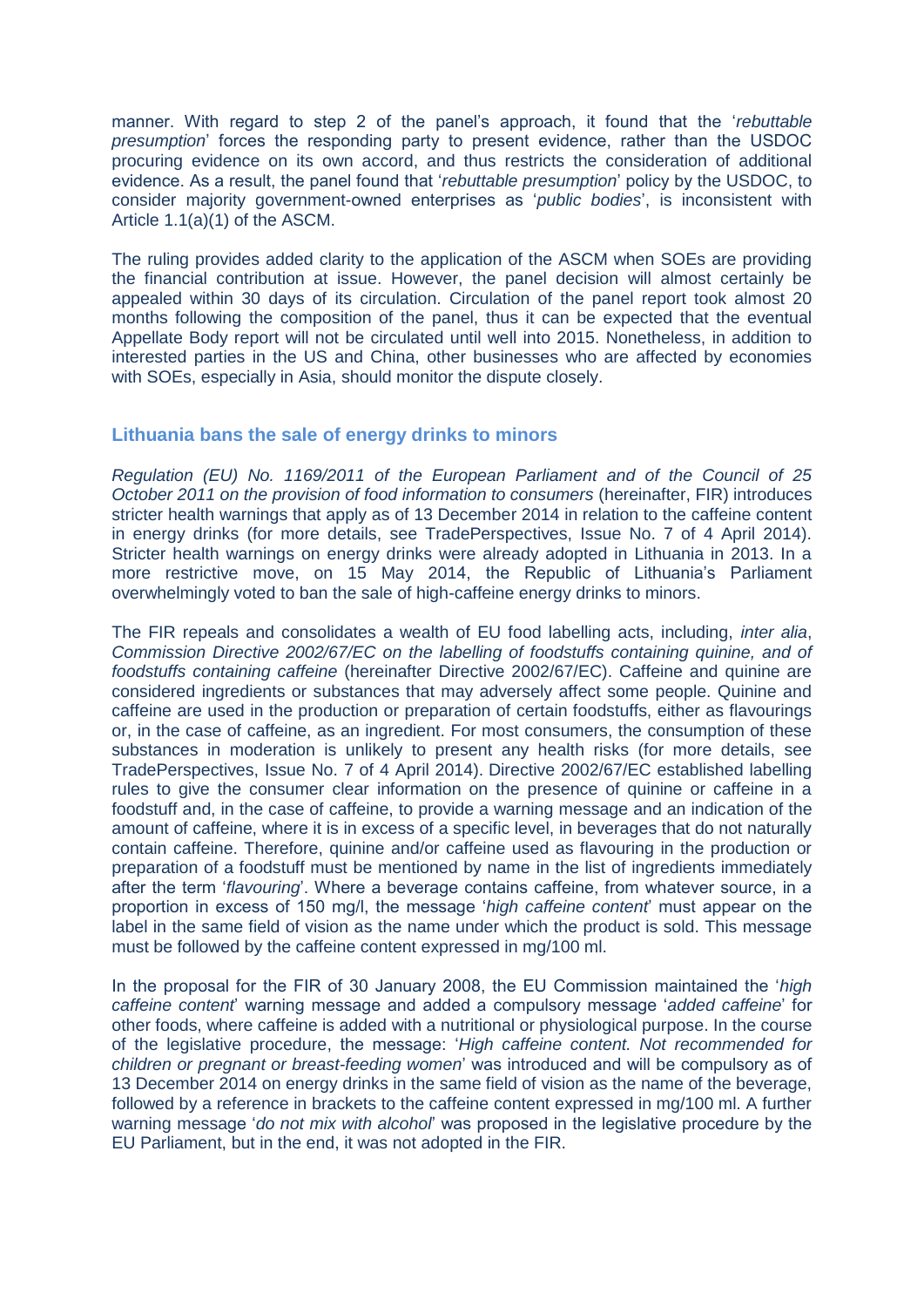As stated above, the Republic of Lithuania has now banned the sale of high-caffeine energy drinks to minors. Lithuania adopted *Law No. XII-885 amending the Food Law No. VIII-1608* (hereinafter, Law No. XII-885). Article 2 of Law No. XII-885 supplements Article 6 of the Food Law No. VIII-1608 (which concerns market restrictions for food and other related food products). In relevant part, it states that the sale, purchase, or otherwise transfer of energy drinks to children under 18 years of age is prohibited. Energy drink sellers are entitled to request identity documents to check the age. According to Article 1 of Law No. XII-885, a definition of energy drinks is added as No. 20 of Article 2 of the Food Law No. VIII-1608 as follows: '*Energy drink is a non-alcoholic beverage containing more than 150 mg/l of caffeine (regardless of the source), or containing more than 150 mg/l of caffeine and one or more other stimulants of the central nervous system like glucuronolactone, inositol, guarana, ginsenosides, ginkgo extract and taurine. Energy drink may contain carbohydrates, vitamins, minerals, amino acids, food additives, fruit juices and plant extracts*'. It must be noted that the list of other stimulants of the central nervous system is an open list and could include substances not expressly listed. The Lithuanian ban on the sale of energy drinks to minors will take effect in November 2014.

In 2012, prior to the adoption of Law No. XII-885, the Nutrition unit of the National Food and Veterinary Risk Assessment Institute of Lithuania (*Nacionalinis maisto ir veterinarijos rizikos vertinimo institutas*) carried out a risk assessment on energy drinks entitled "*Analysis of the impact assessment of energy drinks and their ingredients on human health, based on laboratory testing*". The risk assessment found, *inter alia*, that "*for pregnant women, too much caffeine (more than 200 mg) might result in a baby having a lower birth weight than it should, which can increase the risk of some health conditions in later life. There is also some evidence which suggests that high levels of caffeine can result in spontaneous miscarriage. Children and adolescents are more sensitive to caffeine*" and that "*consumption of energy drinks with alcohol causes a simultaneous diuretic effect and an increased risk of dehydration and also has negative effects on the central nervous system*".

It has been reported that Lithuania, an EU Member State since 2004, hopes that other Member States that only have recommendations in place, not sales bans to minors, will follow suit. When other EU Member States legislate similarly to Lithuania, this would ultimately lead to a fragmentation of the rules applicable in the EU's Single Market. The provisions established in Lithuania, banning the sale of energy drinks to minors, are arguably justifiable on grounds of consumer protection and protection of human health, and would therefore likely not violate the provisions on the free movement of goods set out in Articles 34-36 of the Treaty on the Functioning of the European Union (TFEU). However, in view of national initiatives on the marketing of energy drinks, a harmonised approach in the EU would be welcomed.

In this context, it must be noted that Lithuania already adopted, on 7 November 2013, *Law No. XII-577 on the amendment of the Advertising Act No. VIII-1871*, which provides in Article 2, *inter alia*, that paragraph 7 is added to Article 14 of the Act, which states that energy drink advertisements must include the wording '*do not consume with alcoholic beverages*'. This is exactly the wording that the EU Parliament proposed for the FIR and that, in the end, was not included in the regulation. Under Lithuania's Advertising Act No. VIII-1871, it is already prohibited to: (i) indicate energy drinks as products of sponsors or to advertise them in any other way in educational establishments attended by persons under the age of 18; and (ii) distribute energy drinks for advertising purposes to persons under age of 18. The draft Lithuanian measure amending the Advertising Act No. VIII-1871 was notified on 13 March 2013 to the EU Commission under the so-called TRIS (*i.e.*, Technical Regulation Information Service) procedure set up under *Directive 98/34/EC of the European Parliament and of the Council of 22 June 1998 laying down a procedure for the provision of information in the field of technical standards and regulations.* The aim of TRIS is to provide transparency and avoid unjustified barriers between EU Member States. The TRIS procedure imposes an obligation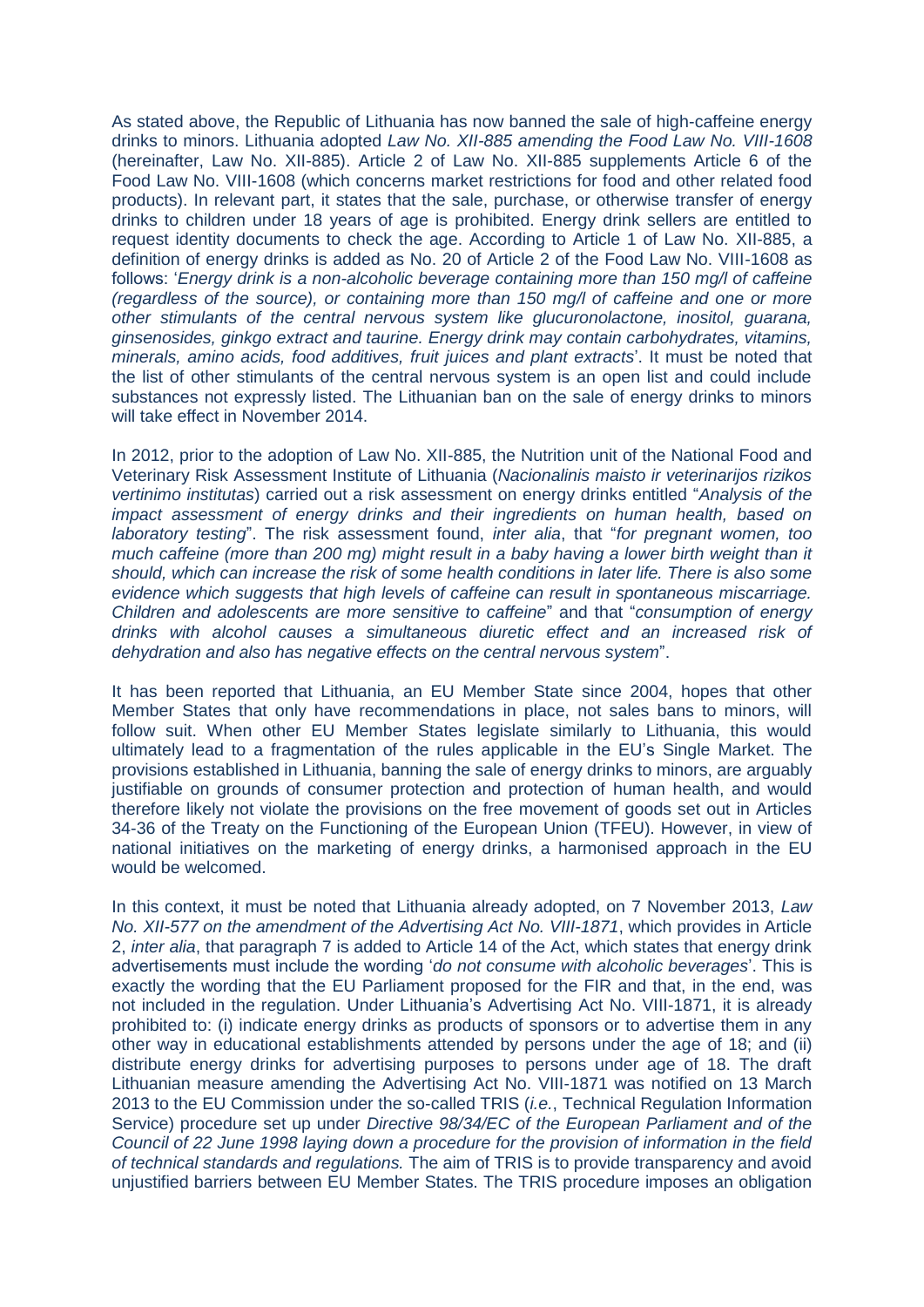on EU Member States to notify the EU Commission and the other EU Member States of all the draft technical regulations concerning products and information society services before they are adopted in national law. In the course of the TRIS procedure relating to the draft Lithuanian measure, Spain and the UK have provided comments on the amendment of the Lithuanian Advertising Act, while Austria, the Czech Republic, Italy and Slovenia issued a detailed opinion. However, the amendment was adopted. It must be noted that Lithuania has not notified the draft law amending the Food Law No. VIII-1608 banning the sale of highcaffeine energy drinks to minors under TRIS. The sales ban does not appear to be considered a '*technical standard*' that has to be notified under the TRIS procedure, while labelling rules are normally notified under the TRIS procedure.

Labelling of caffeinated energy drinks and sales' bans are not only being discussed in Europe. In the study "*Young adolescents' perceptions, patterns, and contexts of energy drink use - A focus group study"*, Australian academics warn that young adolescents can easily identify energy drinks brands, but are unaware of key ingredients including caffeine, guarana and taurine. The study finds that young adolescents use energy drinks without knowing what they are drinking and how they are contributing to their personal risk of harm. The study concludes that, since the advertising, appeal, and use of energy drinks by adolescents appear to share similarities with those applicable to alcohol and tobacco, the regulation, labelling and advertising rules for energy drinks should be tightened. The energy drinks industry is rapidly growing, and other substances with a physiological purpose, which are added to drinks, may come under the scrutiny of EU and EU Member States' regulators. Manufacturers of such drinks are advised to monitor regulatory developments in this sector, such as labelling requirements, sponsorship restrictions, sales restrictions, and safety assessments by EFSA and EU Member States' authorities in order to ensure regulatory compliance. This task is becoming increasingly difficult, when energy drinks are banned for specific parts of the population by certain EU Member States on health grounds. Stricter health warnings on energy drinks, similar to those on alcoholic beverages and tobacco products, are arguably disproportionate. Furthermore, in light of the many new botanical substances or extracts used in energy drinks, expert advice should be sought to ensure regulatory compliance.

# <span id="page-6-0"></span>**Recently Adopted EU Legislation**

## **Trade Remedies**

 *[Commission Implementing Regulation \(EU\) No. 803/2014 of 24 July 2014](http://eur-lex.europa.eu/legal-content/EN/AUTO/?uri=uriserv:OJ.L_.2014.219.01.0033.01.ENG)  [amending Council Implementing Regulation \(EU\) No. 412/2013 imposing a](http://eur-lex.europa.eu/legal-content/EN/AUTO/?uri=uriserv:OJ.L_.2014.219.01.0033.01.ENG)  [definitive anti-dumping duty and collecting definitively the provisional duty](http://eur-lex.europa.eu/legal-content/EN/AUTO/?uri=uriserv:OJ.L_.2014.219.01.0033.01.ENG)  [imposed on imports of ceramic tableware and kitchenware originating in the](http://eur-lex.europa.eu/legal-content/EN/AUTO/?uri=uriserv:OJ.L_.2014.219.01.0033.01.ENG)  [People's Republic of China](http://eur-lex.europa.eu/legal-content/EN/AUTO/?uri=uriserv:OJ.L_.2014.219.01.0033.01.ENG)*

### **Food and Agricultural Law**

- *Commission Regulation (EU) No. [752/2014 of 24 June 2014 replacing Annex](http://eur-lex.europa.eu/legal-content/EN/AUTO/?uri=uriserv:OJ.L_.2014.208.01.0001.01.ENG)  I to Regulation (EC) No. [396/2005 of the European Parliament and of the](http://eur-lex.europa.eu/legal-content/EN/AUTO/?uri=uriserv:OJ.L_.2014.208.01.0001.01.ENG)  [Council](http://eur-lex.europa.eu/legal-content/EN/AUTO/?uri=uriserv:OJ.L_.2014.208.01.0001.01.ENG)*
- *[Commission Implementing Decision of 23 July 2014 as regards measures to](http://eur-lex.europa.eu/legal-content/EN/TXT/?uri=uriserv:OJ.L_.2014.219.01.0056.01.ENG)  [prevent the introduction into and the spread within the Union of Xylella](http://eur-lex.europa.eu/legal-content/EN/TXT/?uri=uriserv:OJ.L_.2014.219.01.0056.01.ENG)  [fastidiosa \(Well and Raju\)](http://eur-lex.europa.eu/legal-content/EN/TXT/?uri=uriserv:OJ.L_.2014.219.01.0056.01.ENG)*